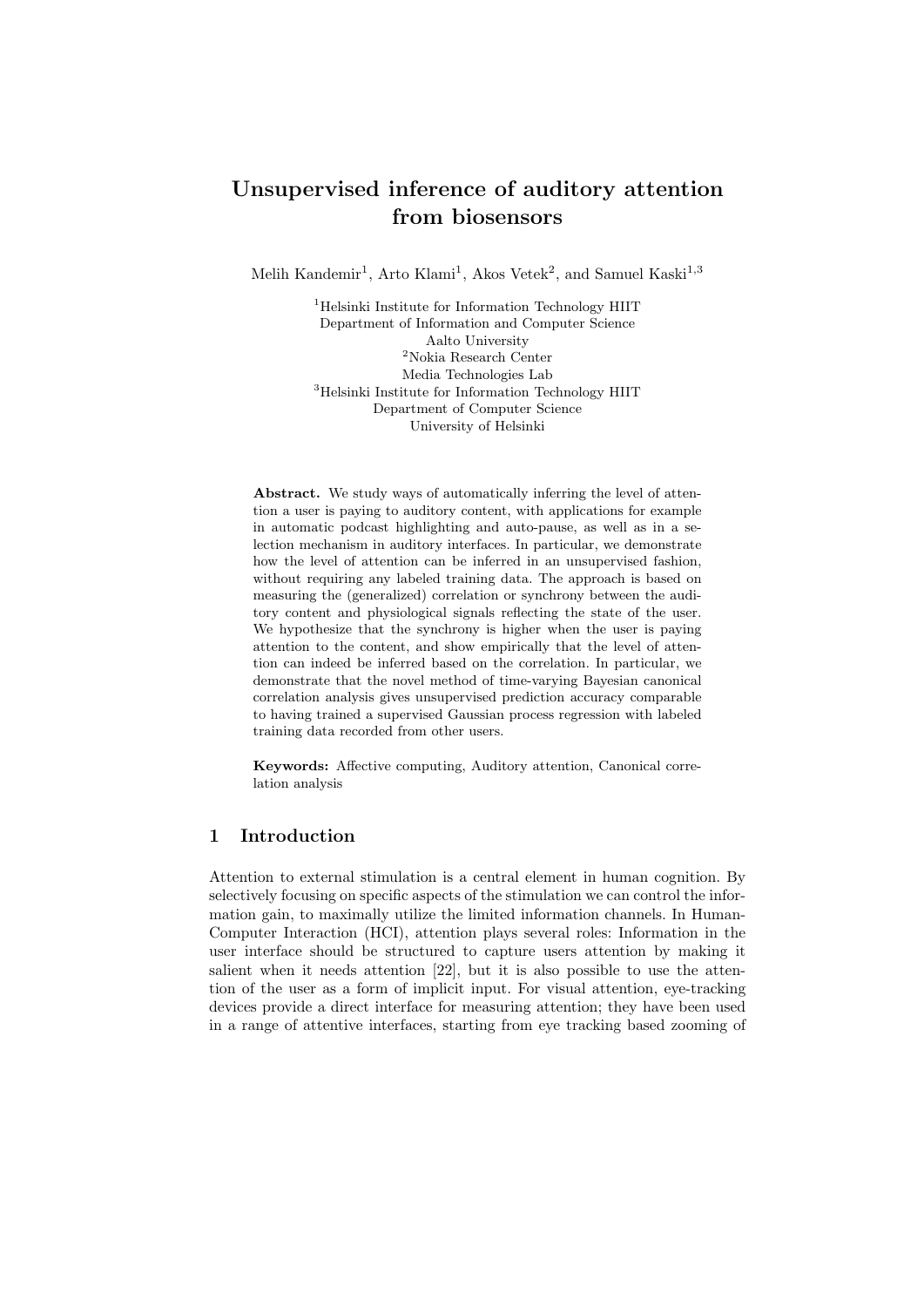windows (for a review of attentive interfaces see [25]) to using eye tracking for estimating aspects such as topical relevance in information retrieval [15, 20].

Here we venture beyond visual attention to auditory attention. For vision the eye-tracking devices provide relatively direct access to the target of the attention, which has enabled the extensive works on utilizing the attention target as part of the interface design. For auditory attention, however, detecting even where the user is paying attention is largely an open issue, and no simple hardware solutions exist for recording it. In particular, the best current methods are based on direct recording of neuronal activity using functional MRI [16, 19] and MEG [12], which are by no means feasible for human-computer interaction, or fullscalp EEG (see [11] for an early example) which is also impractical. For a good overview of auditory attention and extensive list of references, see [7].

In this work we will discuss machine learning approaches useful for creating more portable auditory attention detection devices. Due to the general difficulty of the task, we will consider the simplified task of estimating *how much* a person is attending to particular auditory content. The approach could be directly generalized to the task of estimating to which of multiple parallel auditory streams the user is focusing on, by comparing the level of attention paid to each of the streams, but to simplify the experimental setup we consider explicitly only the task of measuring the amount of attention for a single source.

While specific hardware focusing on auditory attention is lacking, we revert to the choice of using a combination of available physiological sensors for recording the state of the user. We record neuronal activity with an easy-to-wear singlechannel EEG, the amount of body movement with an accelerometer, and eye movements with an eye-tracker. While these sensors are clearly not optimal for detecting auditory attention, they still provide multivariate signals that represent the activity of the individual user while she is listening to some auditory content. The field of affective computing studies the use of such signals for inferring various cognitive and affective properties of the user, and relatively good success has been demonstrated for instance in inferring emotional valence and arousal [5, 18], specific emotions [13], and mental workload [28]. Hence, it is a reasonable assumption that we could get a handle on the attention with similar sensors as well. In fact, [17] has already demonstrated success in discovering loss of auditory attention due to external interruptions by monitoring the galvanic skin response.

Given the sensory signals, the task of detecting auditory attention is, in principle, a straightforward learning task. We merely need to obtain ground truth training labels and train a classifier or a regression model for inferring the labels from the signals. For a classifier, the labels would be high vs. low attention, and for a regression model the actual level of attention. However, it is extremely challenging to collect training labels for the task of inferring the level of attention. For example, if the subject is listening to a music piece, we cannot ask him to continuously rate his level of attention since providing that feedback would change his behavior; needing to provide the evaluation would prevent him from naturally attending to the music. It is also unreasonable to expect that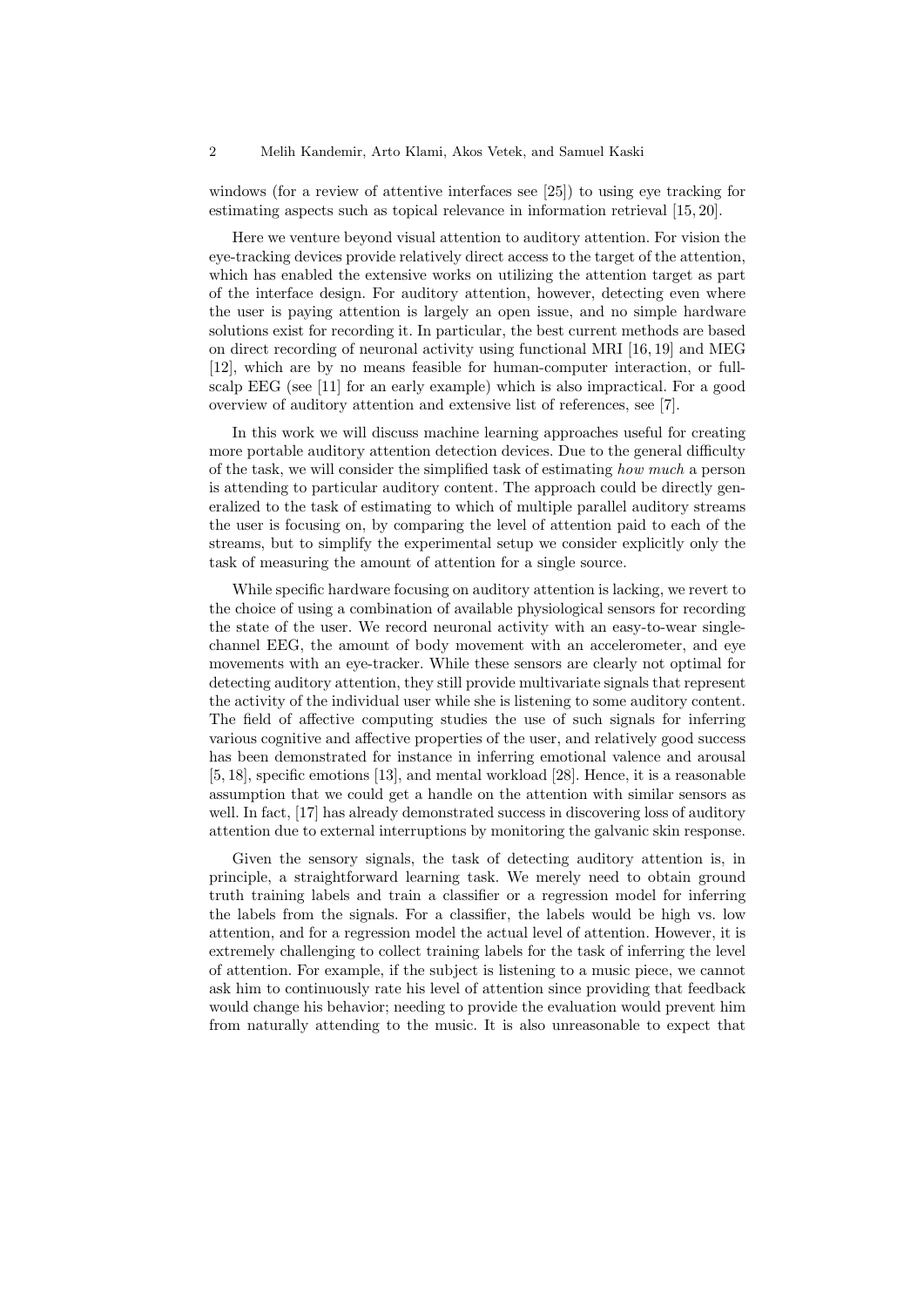people would be able to quantify their level of attention to arbitrary auditory contents after the experiment with high accuracy.

The only remaining way of collecting the training labels is to conduct a laboratory experiment where the labels stem from a controlled experiment. In this work, we present a simple experiment of that sort, using an additional visual task of varying complexity to control the level of attention remaining for an auditory listening task. While such a procedure gives training labels, it is important to realize that it will only provide them for the users who took part in the particular laboratory experiment; it still remains infeasible to obtain any training data whatsoever for the eventual users of an auditory attention detector. This observation implies that any model inferring the level of attention from the sensory signals must be user-independent. Such models, in turn, are known to be of relatively poor accuracy due to considerable user-specific variation in the sensory signals. Nevertheless, in this work we demonstrate that we can infer the level of auditory attention with reasonable accuracy using user-independent supervised models, by applying two state-of-art probabilistic kernel-based regressors: Gaussian process regression [21] and Relevance Vector Machines [23].

Our main contribution, however, is an alternative way of inferring the level of attention that does not require any training labels whatsoever. Instead, we make a hypothesis that the amount of synchrony or correlation between the physiological signals and the auditory content is modulated by the level of attention. That is, we assume that any signals recorded from a user not paying attention to the audio will be independent of the audio signal, whereas high degree of attention is reflected as increased correlation between some of the physiological signals and the audio content. Assuming the hypothesis holds, we can directly detect auditory attention as correlation between the two signals, without needing any training data. To further illustrate the approach and its relationship with the supervised one, the analysis pipelines for both are depicted in Figure 1.

We measure the correlation with canonical correlation analysis (CCA) and its Bayesian re-formulation as a latent variable model [2, 27]. Using the Bayesian formulation not only helps with limited amount of data, but enables encoding prior knowledge on the underlying signals into the model. In this work we utilize the fact that the measurements are time series, and introduce a novel time-dependent Bayesian CCA model by encoding time-dependent interactions in the generative description. We learn the model from the coupled physiological signals and features computed for the audio content, and then measure the amount of correlation to represent the level of attention. We demonstrate that the correlation reveals the level of attention with accuracy comparable to the user-independent supervised models. The empirical experiments hence demonstrate that we can infer the level of attention from physiological signals, and more importantly that we can do it without requiring any labeled training data at all.

We start the rest of the paper by first introducing some prototypical application scenarios for auditory attention detection, providing a context and motivation for the more technical sections. We then proceed to explain the computa-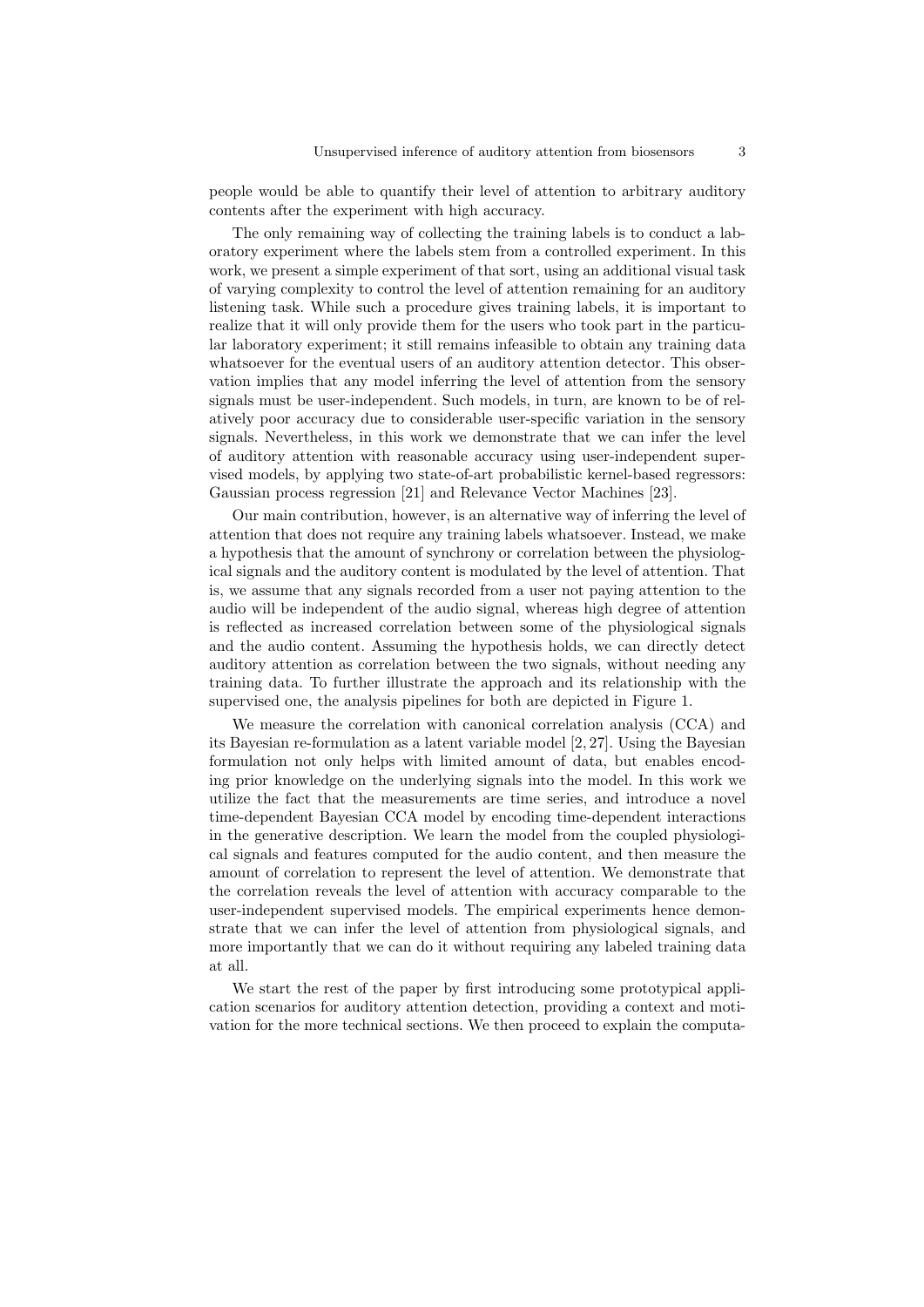

**Fig. 1.** Illustration of the two modeling pipelines for estimating the level of attention from the biosensors. The unsupervised approach evaluates the correlation between the sensor data and the audio content, and uses the inverse correlation as a predictor for the level of attention. The supervised approach uses only the sensor data, and applies a model learned from other users for predicting the level of attention.

tional models needed both for supervised user-independent inference of attention and for measuring the amount of correlation between the physiological signals and the auditory content. After describing the models we explain the empirical experiment conducted for recording data to train and evaluate the models, and then show the empirical results demonstrating the accuracy of the proposed methods.

# **2 Application overview**

Albeit we here consider the task of inferring the level of auditory attention primarily as a basic research question, it has several direct application possibilities that are worth highlighting. A simple example would be an auto-pause tool for audio players; the attention recognizer would be running continuously on the background and whenever it recognizes that the level of attention is particularly low it pauses the audio automatically so that the user can continue listening for the audio after the interfering concurrent task is over. Alternatively, the tool can simply keep track of the moments with low attention, allowing the user to easily return to them later (for a practical example, see [17]), for example to re-cap details of a technical description in a podcast they might have missed during the first listening.

There are also applications where storing the moments with the *highest* attention could be useful. Such an automatic highlighting tool could capture, for example, the moments when the user most enjoyed a piece of music. Those pieces could even serve as a query to a music retrieval engine; the user could carry out a search for other songs similar to the most enjoyable parts of the song he just listened. Besides static content, such as music or podcasts, the tool could also be used for highlighting more dynamic content. For example, it could be used to summarize a meeting as a combination of the moments where reasonable amount of attention was paid to the discussion.

In another application scenario the goal is to detect the attention target. In an environment with multiple overlapping auditory streams, we can measure the amount of correlation with respect to each of the sources and detect the target of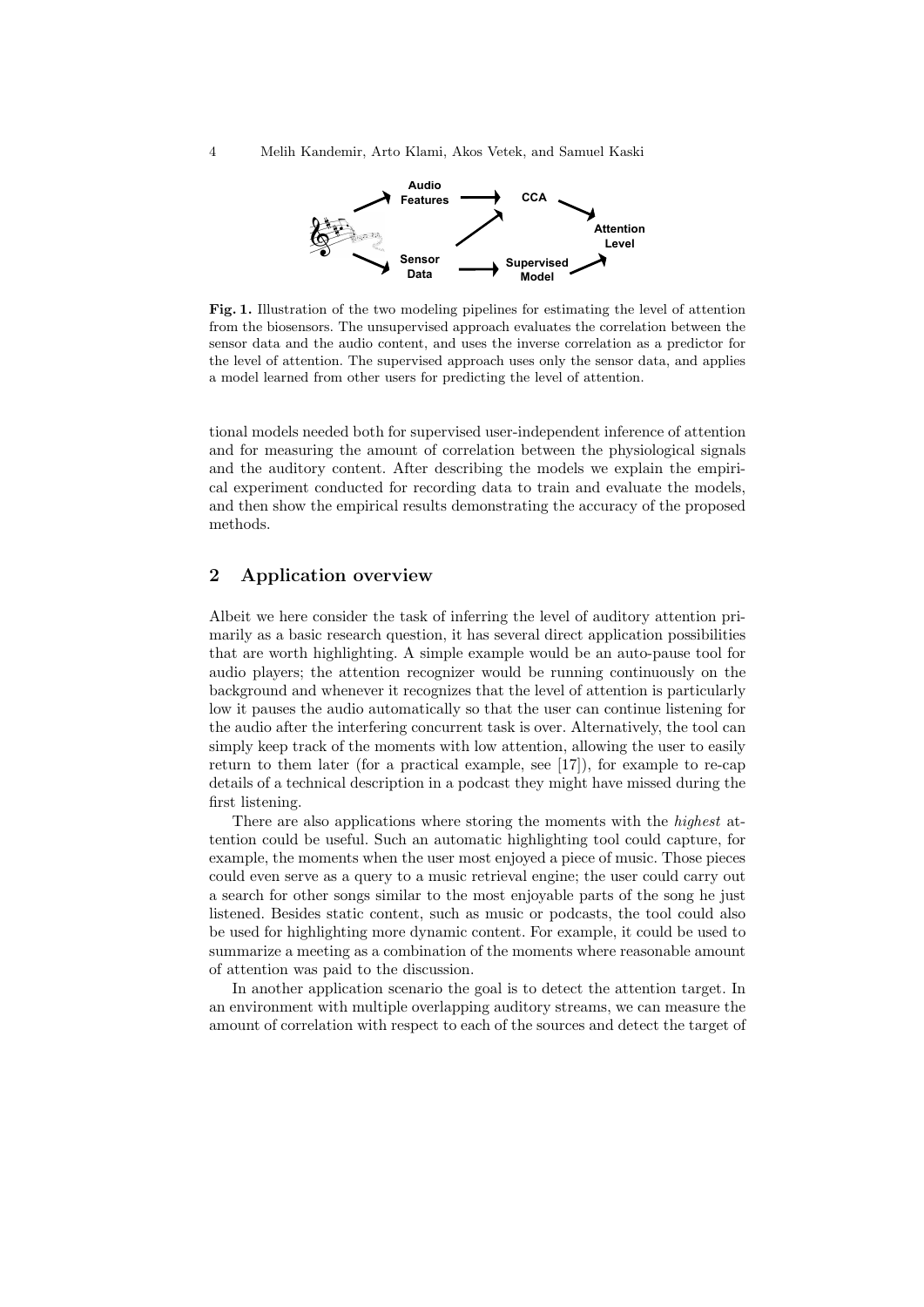primary attention as the one with the highest correlation. This enables building for instance auditory interfaces where attention is used to implicitly select one out of multiple alternatives.

# **3 Modeling Dependencies**

We first describe the classical method for estimating the amount of multivariate correlation between two data sources, the canonical correlation analysis (CCA). We then proceed to describe the Bayesian variant of CCA, following the formulation in [27], which makes CCA applicable for high-dimensional data and allows various extensions. Finally, we introduce the novel time-dependent Bayesian CCA model that explicitly models continuity in time-series data.

# **3.1 CCA**

Given two data matrices,  $\mathbf{X} \in \mathbb{R}^{N \times D_x}$  and  $\mathbf{Y} \in \mathbb{R}^{N \times D_y}$ , with *N* samples (rows) and *D<sup>x</sup>* and *D<sup>y</sup>* features (columns), the CCA finds linear projection weights  $\mathbf{u} \in \mathbb{R}^{1 \times D_x}$  and  $\mathbf{v} \in \mathbb{R}^{1 \times D_y}$  such that the Pearson correlation

$$
\rho = \text{cor}(\mathbf{Xu}^T, \mathbf{Yv}^T)
$$

is maximized. Since correlation is invariant to the scale, the norms of **u** and **v** can be fixed to unity. The above formulation defines the most correlating one-dimensional subspace; further components indexed by a subscript can be obtained by adding an orthogonality constraint  $cor(\mathbf{Xu}_k^T, \mathbf{Xu}_l^T) = 0$  for all *k* and *l* (and similarly for **Y**). In practice, we can readily compute  $\min(D_x, D_y)$ canonical correlations  $\rho_k$  and the associated projections  $(\mathbf{u}_k, \mathbf{v}_k)$  by solving a single generalized eigenvalue problem (see for, instance, [10] for details).

While CCA is typically used for gaining an understanding of the correlations between the two data sets (by interpreting **u** and **v**), it readily provides a measure for the *amount of dependency* between them. We summarize the dependency with the quantity

$$
I(\mathbf{X}, \mathbf{Y}) = -\frac{1}{2} \sum_{k=1}^{\min(D_x, D_y)} \log(1 - \rho_k^2),
$$

which corresponds to the mutual information between the two sources if they are jointly multivariate normal. For non-normal data the quantity does not correspond to the mutual information, but is still a good estimate of the total dependency, summarizing all correlations into a single number.

In our application, the task is to measure the amount of correlation for a subset of the samples. We do this by first learning the model to maximize the correlation over the whole available data. Given the model (the projections), we then evaluate the correlation for any subset *L* of the samples by simply estimating the correlations (and the above mutual information summary) between  $\mathbf{X}_L \mathbf{u}_k^T$  and  $\mathbf{Y}_L \mathbf{v}_k^T$ .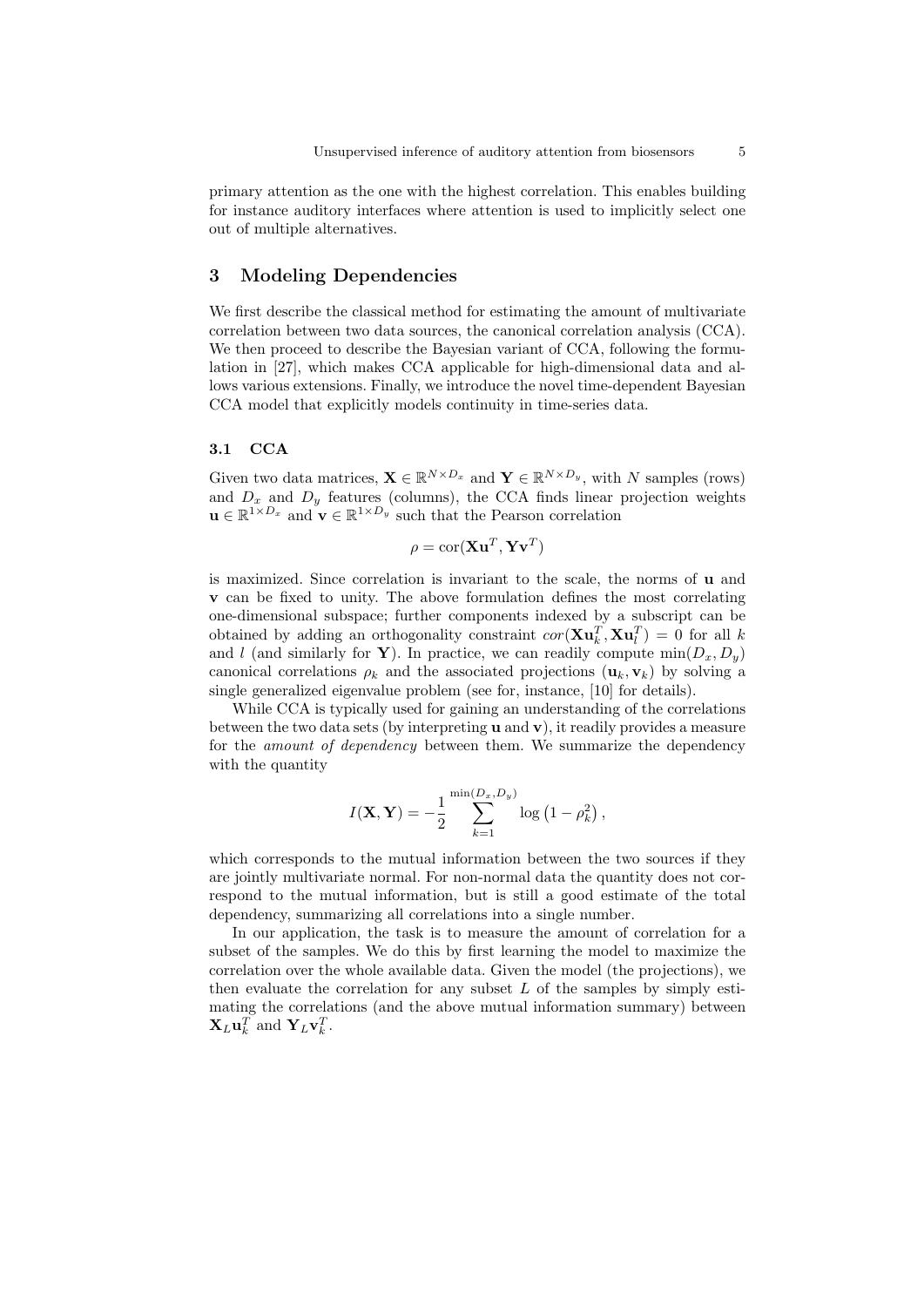#### **3.2 Bayesian CCA (BCCA)**

While CCA is a straightforward method with guaranteed convergence to a global optimum, it has a number of shortcomings that can be addressed by switching to the probabilistic framework. First of all, CCA is prone to overfitting to high-dimensional data, and especially for  $N < \min(D_x, D_y)$  necessarily returns correlations of exactly one due to linear dependency of the features. For preventing this we need proper regularization, which we implement through priors and variational inference in the Bayesian framework. This particular choice gives us also another advantage: It allows extending the model by making slight changes to the generative model of CCA (see for instance [1, 8, 26] for examples). After recapping the model, we will in the next section show how the Bayesian treatment of CCA enables incorporating time-dependencies between the samples, a property that would not be easy to add in the original linear algebraic formulation.

The Bayesian CCA builds upon the probabilistic interpretation of CCA by [2]. The basic idea is that the two data sources are generated from a common latent representation with a linear transformation, with arbitrary additive Gaussian noise independent of the other source. More formally,

$$
\mathbf{z} \sim \mathcal{N}(\mathbf{0}, \mathbf{I}) \n\mathbf{x} \sim \mathcal{N}(\mathbf{W}_x \mathbf{z}, \boldsymbol{\Psi}_x) \n\mathbf{y} \sim \mathcal{N}(\mathbf{W}_y \mathbf{z}, \boldsymbol{\Psi}_y),
$$
\n(1)

where  $\mathbf{z} \in \mathbb{R}^{1 \times K}$  is a K-dimensional latent signal and  $\mathbf{W}_x \in \mathbb{R}^{D_x \times K}$  and  $\mathbf{W}_y \in \mathbb{R}^{D_x \times K}$  $\mathbb{R}^{D_y \times K}$  are projections mapping the latent signals to the observations. The noise covariances  $\Psi_x$  and  $\Psi_y$  model the variation independent of the other sources. In practice, especially for high-dimensional data, we need to assume low-rank noise covariances  $\Psi_x$  and  $\Psi_y$  to prevent needing to make inference over the  $D_x \times D_x$ and  $D_y \times D_y$  covariance matrices, which leads to the Bayesian CCA formulation of [27]:

$$
\mathbf{z} \sim \mathcal{N}(\mathbf{0}, \mathbf{I})
$$

$$
[\mathbf{x}; \mathbf{y}] \sim \mathcal{N}(\mathbf{Wz}, \Sigma),
$$

where  $\Sigma$  is a block-diagonal matrix  $\Sigma = [\sigma_x^2 \mathbf{I}, \mathbf{0}; \mathbf{0}, \sigma_y^2 \mathbf{I}]$ . By making **W** groupwise sparse with the sparsity-inducing prior

$$
\beta_{xk} \sim \mathcal{G}(\alpha_0, \beta_0)
$$
  
\n
$$
\beta_{yk} \sim \mathcal{G}(\alpha_0, \beta_0)
$$
  
\n
$$
p(\mathbf{W}) = \prod_{k=1}^K \left( \mathcal{N}(\mathbf{W}_x(k)|\mathbf{0}, \beta_{xk}^{-1}I) \mathcal{N}(\mathbf{W}_y(k)|\mathbf{0}, \beta_{yk}^{-1}I) \right),
$$

where  $\mathcal{G}(\alpha_0, \beta_0)$  is a flat Gamma distribution ( $\alpha_0 = \beta_0 = 10^{-14}$ ), we will get projections **W** that factorize as

$$
\mathbf{W} = \begin{bmatrix} \mathbf{W}_x \ \mathbf{V}_x \ \mathbf{0} \\ \mathbf{W}_y \ \mathbf{0} \ \mathbf{V}_y \end{bmatrix}.
$$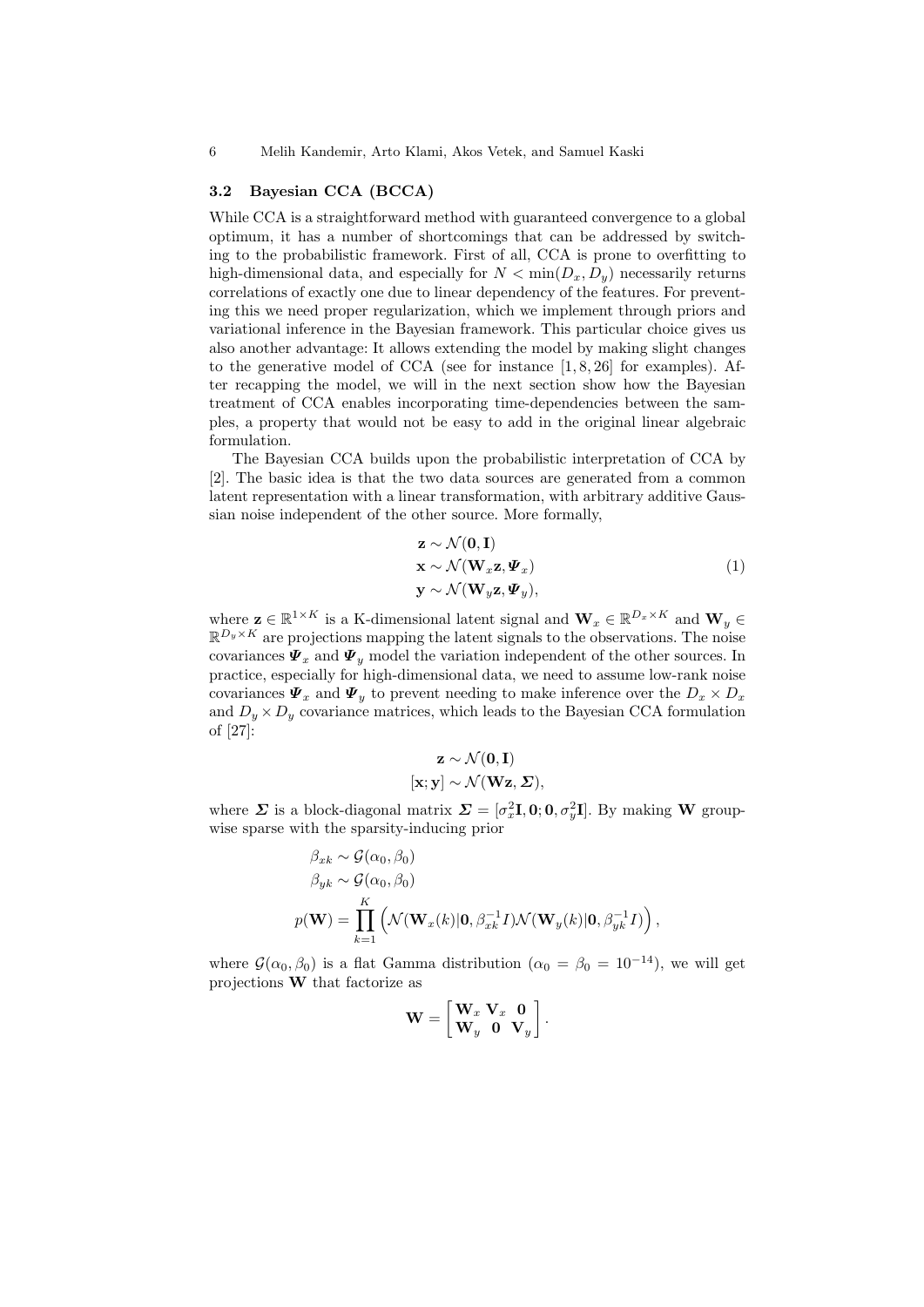After marginalizing out the latent components corresponding to the columns of **W** having a zero block for either data source, induced by the group-wise sparsity prior, the above model becomes equivalent to (1) with  $\Psi_X = \mathbf{V}_x \mathbf{V}_X^T + \sigma_x^2 \mathbf{I}$  and  $\Psi_y = \nabla_y \nabla_y^T + \sigma_y^2 \mathbf{I}$ . In summary, the resulting model implements the Bayesian CCA model with a low-rank assumption for the noise covariances within each data source, but does not require specifying the rank of either the correlating subspace or the noise covariances in advance. Instead, they will all be learned automatically from the data.

We do the inference using a variational approximation, assuming the posterior  $p(\Theta|\mathbf{X}, \mathbf{Y}) = p(\sigma_x^2, \sigma_y^2, \beta_x, \beta_y, \mathbf{Z}, \mathbf{W}|\mathbf{X}, \mathbf{Y})$  can be approximated by a factorized distribution

$$
Q(\Theta) = q(\sigma_x^2)q(\sigma_y^2)\prod_{k=1}^K q(\beta_{xk})q(\beta_{yk})\prod_{i=1}^N q(\mathbf{z}_i)\prod_{d=1}^D q(\mathbf{W}_{d.}),
$$

and minimizing the Kullback-Leibler divergence between  $Q(\theta)$  and  $p(\theta|\mathbf{X}, \mathbf{Y})$ . This results in a set of mean-field equations updating each term  $q(\cdot)$  at a time until convergence to a local optimum; the details can be found in [27].

For evaluating the correlation we estimate the conditional densities  $p(\mathbf{z}|\mathbf{x})$ and  $p(\mathbf{z}|\mathbf{y})$  and then compute the correlation between their expectations. This can be done for any subset of the samples using a procedure similar to updating *q*(**Z**) while learning the posterior approximation.

#### **3.3 Time-dependent Bayesian CCA (T-BCCA)**

One advantage of the Bayesian formulation for CCA is that it allows easily extending the model to take into account particular properties of the underlying data. As practical examples, in [1, 26] more robust variants were introduced by replacing the normal distributions with t-distributions, in [14, 26] mixtures of CCAs, and in [8] sparse variants. In this paper, we will extend Bayesian CCA to a state-space model that is more accurate for modeling correlations between two multivariate time series.

The key idea of the novel time-dependent CCA is that the latent variables *z* will have a Markovian assumption. Instead of drawing each *z<sup>t</sup>* independently from the same prior, we introduce the prior

$$
\mathbf{z}_0 \sim N(\mathbf{0}, \mathbf{I})
$$
  

$$
\mathbf{z}_t \sim \mathbf{T} \mathbf{z}_{t-1} + N(\mathbf{0}, \sigma_0^2 \mathbf{I})
$$

where **T** governs the evolution of the latent space and  $\sigma_0^2$  controls the amount of stochastic noise.

We retain the variational Bayesian framework for inference, and are able to re-use the update formulas for the various terms in the approximation except for  $q(\mathbf{Z})$ . For that, we learned a Kalman filter along with the Rauch-Tung-Striebel smoother [9], using a forward-backward procedure as described in [3]. Since the Bayesian CCA assumes independent latent components, we restrict **T** to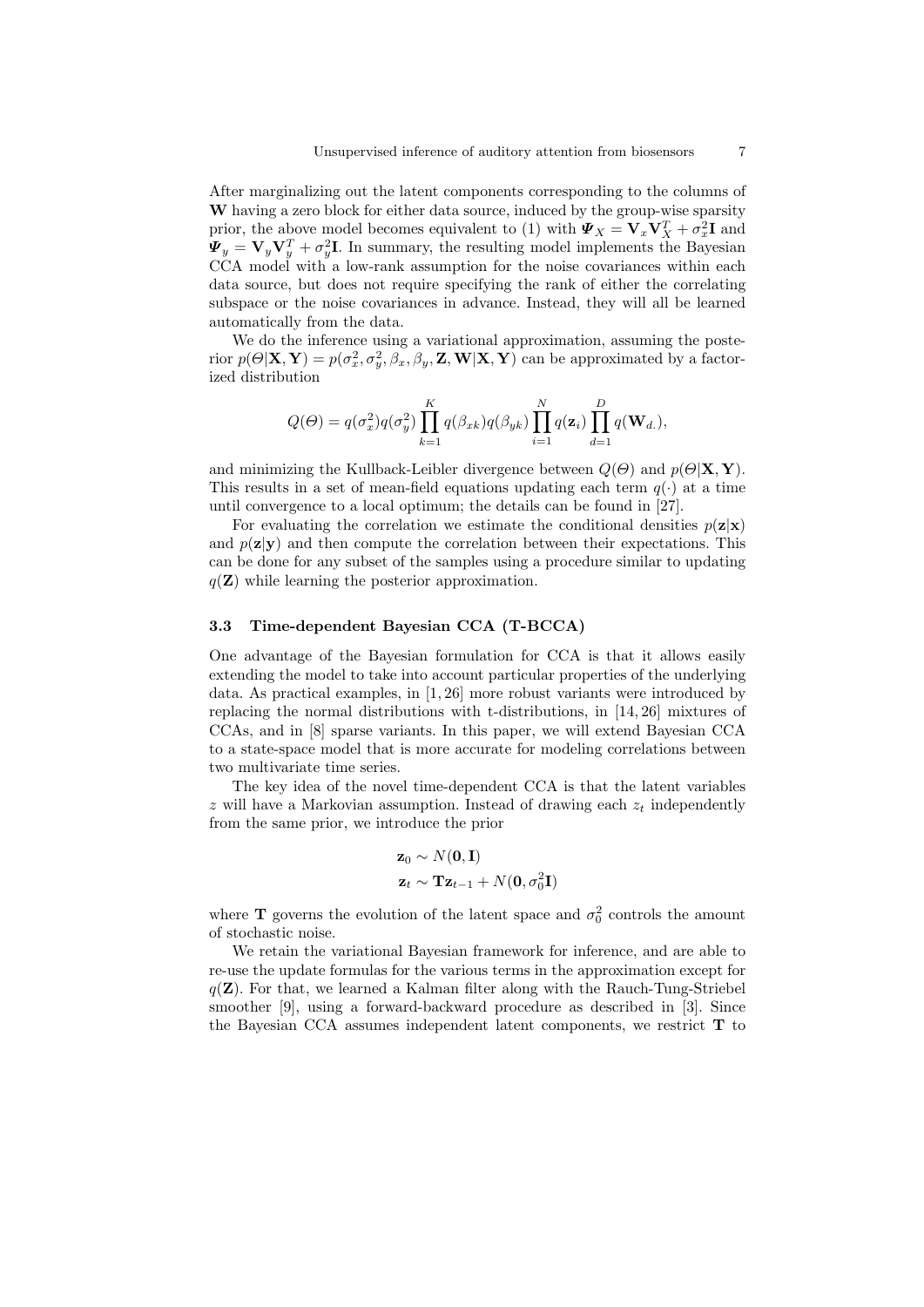

**Fig. 2.** Illustration of the importance of modeling time-dependencies in CCA modeling. The left column shows three latent components underlying a generated data set, the middle column shows the latent components estimated by regular Bayesian CCA, and the right column shows the estimated components when modeling also the time-dependency. We see that already the regular Bayesian CCA (BCCA) captures the signals roughly correctly, but that the time-dependent model (T-BCCA) gives much more accurate estimates for the sinusoidal signals. The component with no timedependencies (bottom row) is modeled equally well; T-BCCA learns to automatically set the corresponding element in **T** to zero.

be diagonal to avoid modeling dependencies between them and use variational inference with prior centered around the identity matrix. Furthemore, we set  $\sigma_0^2 = 1$  to fix the scale, but could do variational inference over this parameter as well.

To briefly illustrate the advantage of modeling time-dependencies in the latent space, we applied both the regular Bayesian CCA model described in the previous section (which corresponds to  $T = 0$  and  $\sigma_0^2 = 1$  in the more general formulation) and the time-dependent model to a simple simulated data. The data has three latent components of which some show clear time-continuity, and as shown in Figure 2 modeling the time-series nature results in more accurate estimates for them.

# **4 Supervised Learning**

Given the available sensor data, the usual approach for inferring the level of attention would be to use supervised learning. That is, we would collect labels for training instances and train a classifier or regressor for predicting the attention. As discussed in the Introduction, gathering such labeling data for the task of auditory attention is extremely challenging and the only reasonable way is to use laboratory experiments with controlled stimulation. This allows gathering training data from laboratory users, but not from the eventual users of an au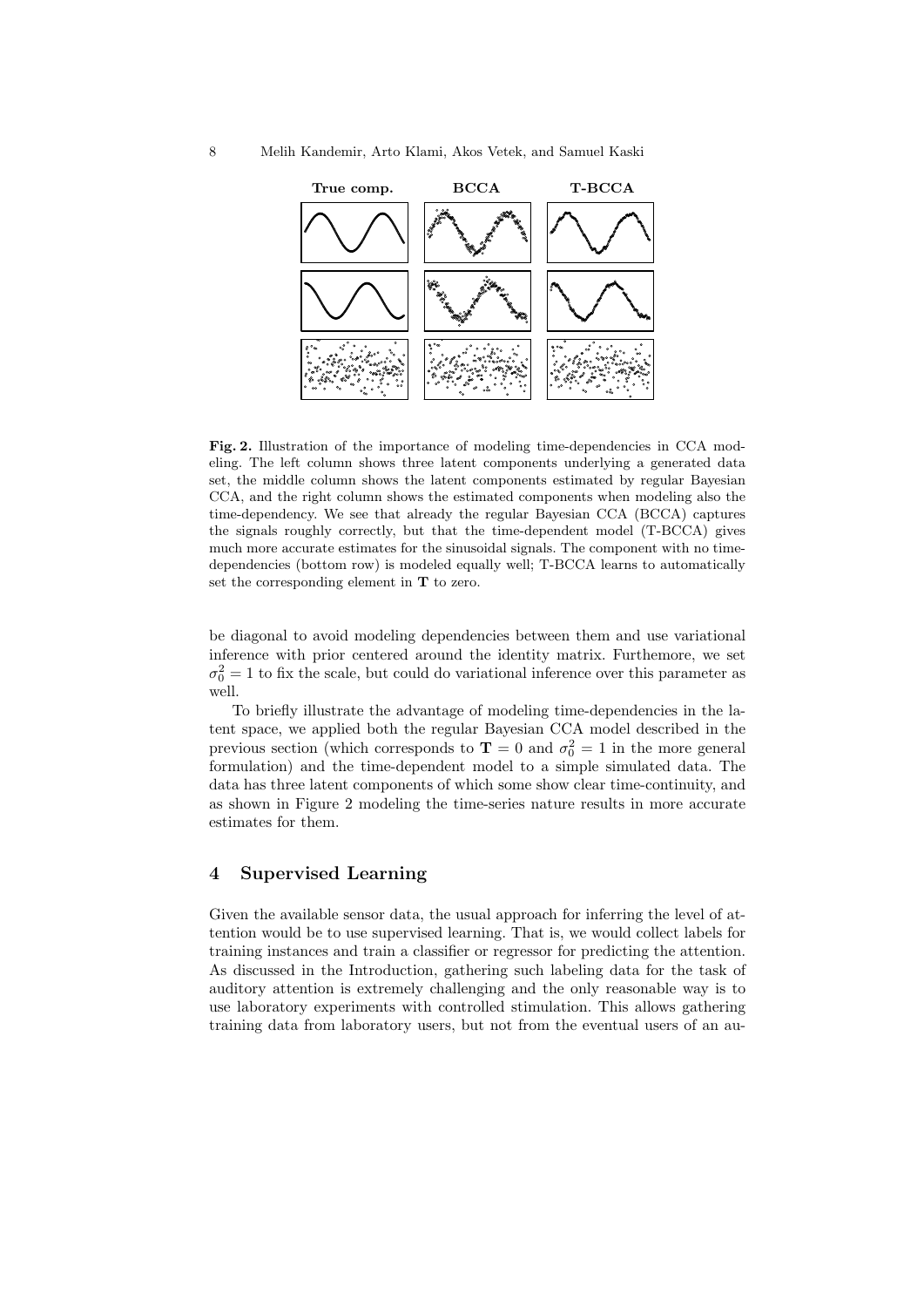ditory attention predictor system. Hence we require user-independent models in this task.

In this paper, we will compare the unsupervised approach with supervised learning where the model is learned from a training corpus measured and labeled for other users. We chose two state-of-art supervised methods: Relevance Vector Machine (RVM) [23] and Gaussian process (GP) regression [21], as representative alternatives. Both are probabilistic kernel-based learning methods that enable non-linear mappings from the input to the level of attention. To capture nonlinearity, we used the Radial Basis Function (RBF) kernel:

$$
k(\mathbf{x}, \mathbf{x'}) = \exp(\frac{\|\mathbf{x} - \mathbf{x'}\|^2}{2\nu^2})
$$

with both of these methods. For each method, we learned the kernel parameter *ν* using type II maximum likelihood.

# **5 Experimental Setup and Data**

To train and evaluate the proposed methodology for inferring the level of auditory attention, we created a simple laboratory experiment. The subjects listen to three types of audio content (scientific podcast, popular music, and audio drama) while being measured with three different sensors (NeuroSky single-channel EEG device, accelerometer measuring body movement, and eye-tracker measuring the pupil dilation). Their level of attention to the auditory content is controlled by a simultaneous alternative task with tunable difficulty competing for their attentional resources. Based on the limited-capacity theorem asserting that there is a direct performance tradeoff between simultaneous auditory and visual tasks [4], we assume that the auditory attention is low whenever the user is paying a high level of attention to the alternative task, and vice versa.

For the alternative task we chose a visual search task called *conjunction search* where the user searches for objects identified by multiple features [24]. The user is presented a grid of items, and asked to tell whether any of the items on the screen is unique in terms of color and shape. We assigned the user the binary detection task, instead of asking him to point where the unique item is, to avoid introducing unnecessary movements.

The visual task was presented in four difficulty levels. We tuned the difficulty of the search task by the number of different colors and shapes of the objects. The easiest level (level 1) was simply the blank screen, hence there was no search task at all. The remaining three levels of difficulty had 2, 4, and 9 different kinds of objects, respectively (see the bottom half of Figure 3 for illustration of the stimuli). This provides data with four ground-truth levels of visual attention, and we assume that the auditory attention has an inverse monotonous relationship to visual attention.

We constructed a partially balanced experimental setup for our 12 voluntary test users (7 male and 5 female university students aged from 22 to 29 years). All of them listened to the three audio contents, a scientific podcast, music, and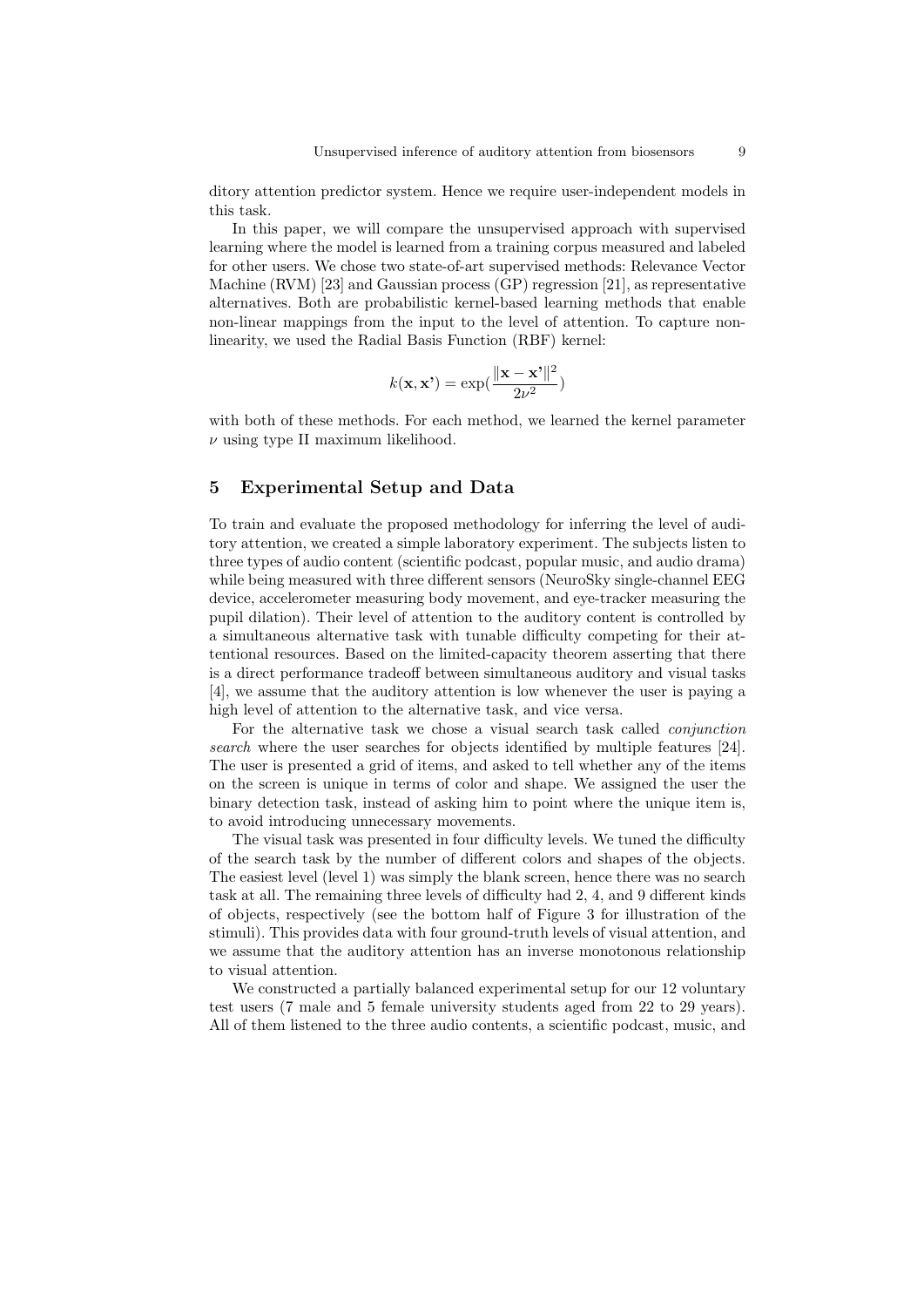

**Fig. 3. Top:** Illustration of the experimental setup. The subjects listened to three types of audio content while performing visual search tasks of varying difficulty (four levels). The blocks of the visual tasks occurred at the same time for all subjects, but the design was balanced so that the difficulty levels were in a different order for different subjects, as well as in a different order between the different audio types for each subject. Furthermore, the subjects listened the three audio types in different orders (not shown in the image for clarity). **Bottom:** Examples of the three visual search task difficulties corresponding to levels 2, 3, and 4 from left to right. Level 1 is blank screen where there is no visual search task at all.

radio drama, of 4 minutes each. There was 1 minute of each visual task level within each audio type. The order of the visual task levels within each audio type was balanced across users using the  $4 \times 4$  Latin squares design. The order of the audio contents was also balanced according to another 3*×*3 Latin squares. Figure 3 illustrates the course of the experiment.

For the data analysis we processed both the auditory content and the biosignals into vectorial samples, forming each sample from a 250ms contiguous block of the signals. The music is represented by 17 numerical features capturing primarily timbral and rhytmic properties of the music, computed using the MIR toolbox [6]. The idea is that the representation would capture essential characteristics of the audio content. The physiological signals, in turn, were summarized through several features stemming from the affective computing literature, considered to be reasonable approximations of the information content in the physiological signals. The actual features used are listed in Table 1.

# **6 Results**

For evaluating the accuracy and feasibility of the proposed attention inference method, we ran two separate computational experiments on the experimental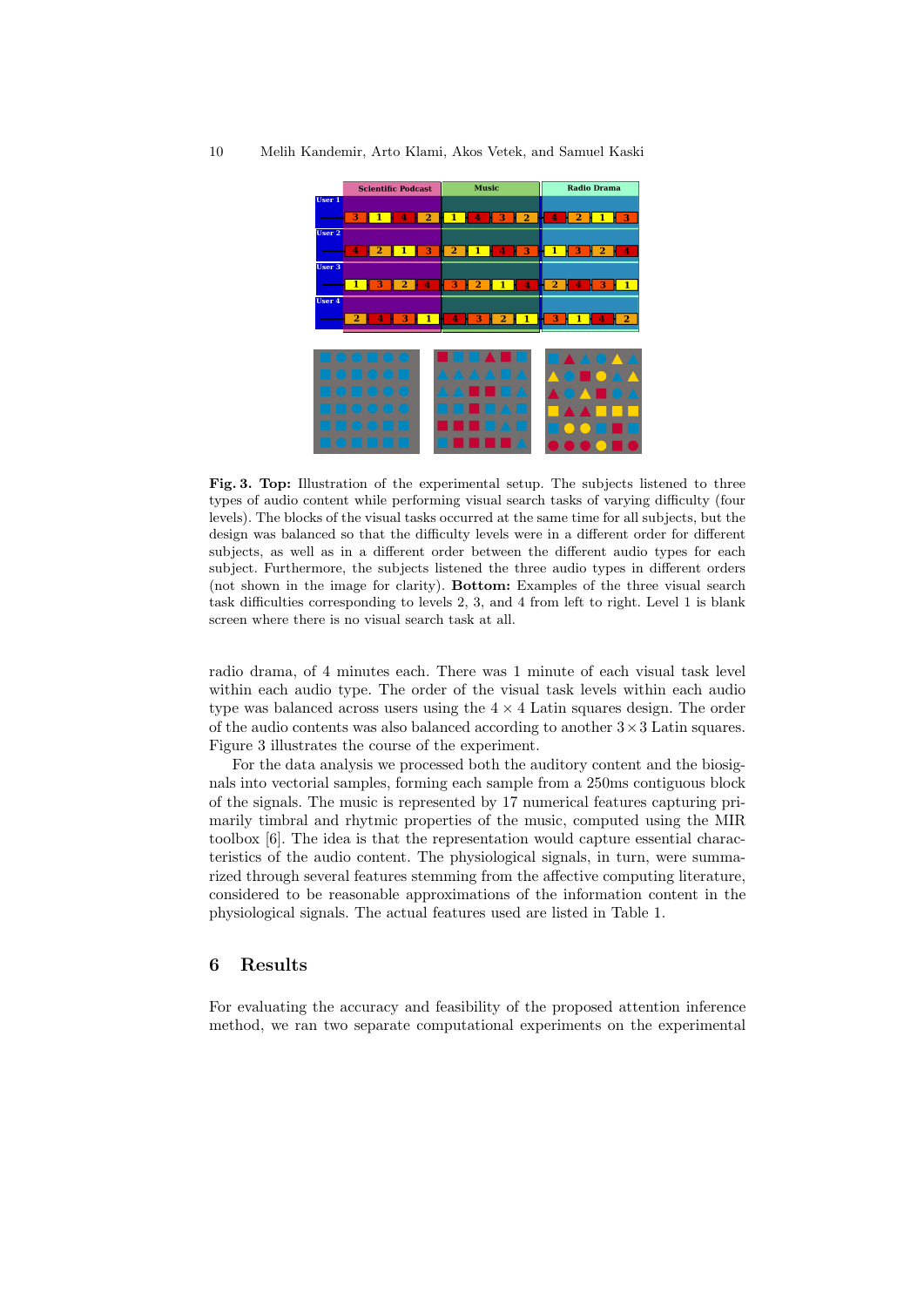**Table 1. Top:** Physiological features extracted from the data collected by three sensors: accelerometer, eye-tracker, and single-channel EEG. **Bottom:** Audio features computed by the MIR toolbox [6].

**Physiological features**

**3D body motion and pupil diameter:** mean and standard deviation mean of the derivative, mean, median, and maximum peak-to-peak interval **Single-channel EEG:** spectral power in (0.5–2.75) Hz, (3.5–6.75) Hz,  $(7.5-9.20)$  Hz, $(10.0-11.75)$  Hz, $(13.0-16.75)$  Hz, $(18.0-29.75)$  Hz, $(31.0-39.75)$  Hz, (41.0–49.75) Hz

#### **Audio features**

zero-crossing rate, spectral centroid, brightness, spectral spread, kurtosis, MFCC (Mel-frequency cepstral coefficients), skewness, roll-off, entropy, spectral-flatness, roughness, RMS (root-mean-square), spectral flux, novelty of spectral flux, fluctuation, fluctuation centroid, fluctuation entropy

data described in the previous section. Here we both describe the experiments and report their results.

### **6.1 Experiment 1: Inferring the level of attention for long time blocks**

In the first experiment we study the problem of inferring the level of attention for each of the experimental blocks. This answers the question of whether we can differentiate between different levels of attention during periods of time lasting roughly one minute each. The results would be directly applicable to scenarios such as meeting highlighting but would not be sufficient for choosing the attention target in an interactive interface, for instance.

We analyze each of the audio types and users separately, resulting in a total of  $12 \times 3 = 36$  models. For the correlation-based models we learn the CCA using all the data for that user-audio pair and then evaluate the correlation for each of the blocks corresponding to one level of ground truth attention. Since we have four levels of ground truth attention, this gives us four correlation scores which we sort in the decreasing order to predict the attention. For each useraudio pair we then compute the accuracy as the number of correct ranks with respect to the ground truth. For example, if the block with the hardest visual task is ranked last, the score increases by one. This measure is equivalent to classification accuracy for a scenario where we know that each class occurs only once in the test set.

For the supervised models we train a regression model with the labeled training data for all other users and then apply it to the four blocks of the user in question. This is done separately for each audio type, and we again rank the resulting regression scores to label the four blocks with the levels of attention. That is, we use the exactly same measure as for the correlation-based models.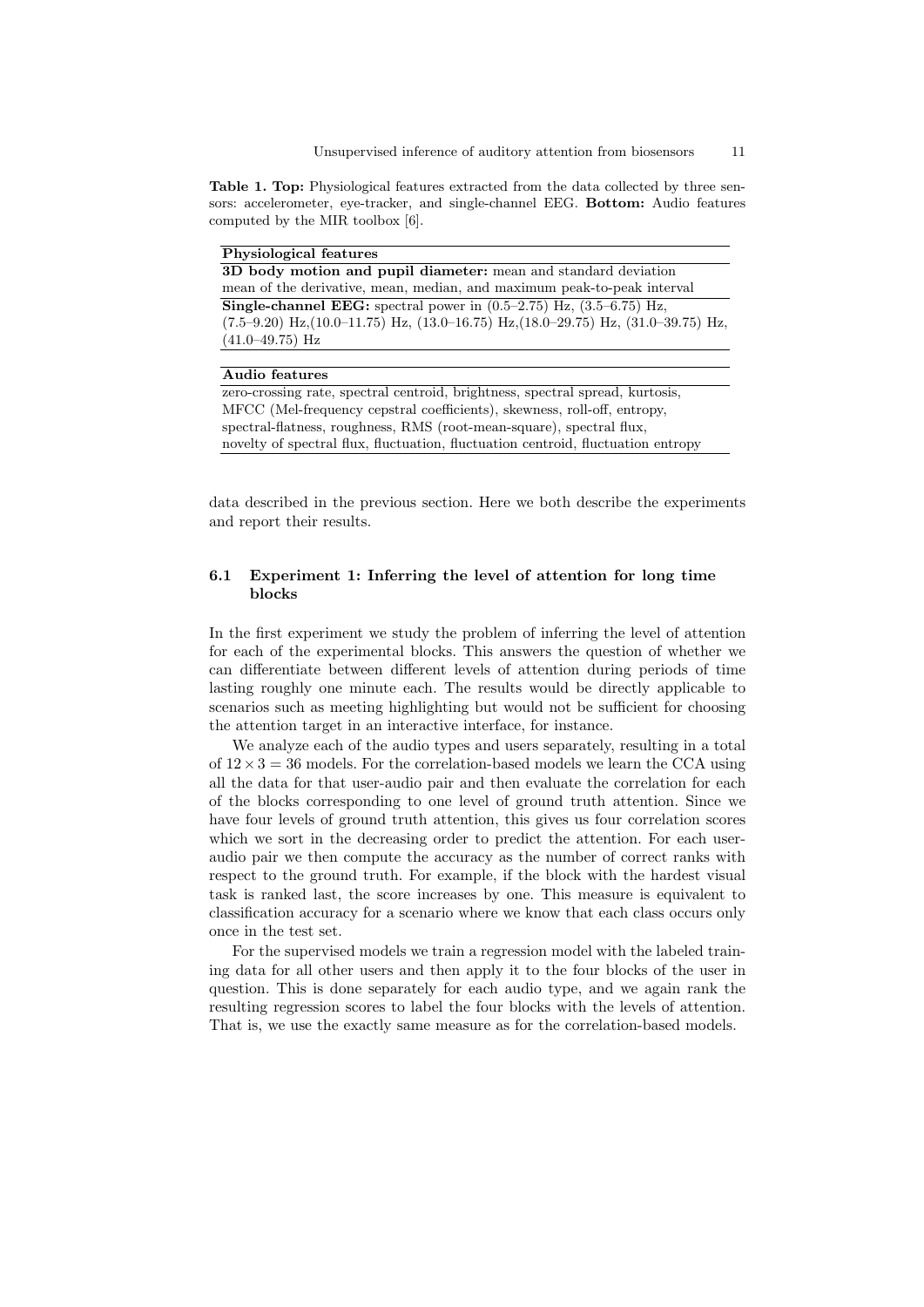Table 2 collects the average scores (over users, normalized so that 1 equals to a perfect result) for all of the methods and all three audio types. The supervised user-independent approaches provide the best results, but the unsupervised variants closely follow with only marginally lower accuracies. Of these three, the T-BCCA model has an accuracy over 40% for all three audio types, which is a promising signal for real applications. To evaluate the reliability of the results we performed Wilcoxon signed rank test over the results of all three audio types (to obtain more statistical evidence over the  $12 \times 3 = 36$  independent scores), revealing that all five methods are significantly  $(p < 0.05)$  better than the random baseline, but that the differences between the alternatives are not significant.

Note that in this experiment we normalized the correlations by dividing them by the mean of the correlations for all users during the same audio content. This was done to reduce the potential bias caused by the properties of the auditory content itself. It is easy to imagine that certain types of audio content, for example catchy music pieces, could result in naturally higher correlation levels with the sensory signals for all attention levels. The kind of normalization done in this experiment could be done for real applications given access to sensory data of other users having listened to the same content, still without needing any labeled data. As this is not necessarily the case in many situations, we also re-ran the experiment without such normalization. This results in a drop of (on average) two percentage points for each of the unsupervised methods. Together these two experiments indicate that it pays off to remove the content-specific effect on the correlation, but that it is not absolutely crucial and the methods work even without any earlier data from other users.

**Table 2.** The classification accuracy for detecting the four levels of attention in the experiment. All five methods outperform the chance level with statistical significance  $(p < 0.05;$  Wilcoxon). The noteworthy observation is that the unsupervised CCAbased methods are only slightly worse than the supervised ones (GP and relevance vector regression).

| Method                      | Scientific Podcast Music Radio Drama Average |      |      |      |
|-----------------------------|----------------------------------------------|------|------|------|
| Gaussian Process regression | 0.52                                         | 0.38 | 0.50 | 0.47 |
| Relevance Vector regression | 0.52                                         | 0.44 | 0.42 | 0.46 |
| Time-dependent Bayesian CCA | 0.42                                         | 0.46 | 0.44 | 0.44 |
| Bayesian CCA                | 0.25                                         | 0.52 | 0.44 | 0.40 |
| Classical CCA               | 0.35                                         | 0.44 | 0.48 | 0.42 |
| Random baseline             | 0.25                                         | 0.25 | 0.25 | 0.25 |

#### **6.2 Experiment 2: Inferring short-term attention**

The above experiment considered the problem of inferring the level of attention for time-periods lasting roughly one minute, and also matched exactly the experimental setup of our data. For practical application scenarios we might want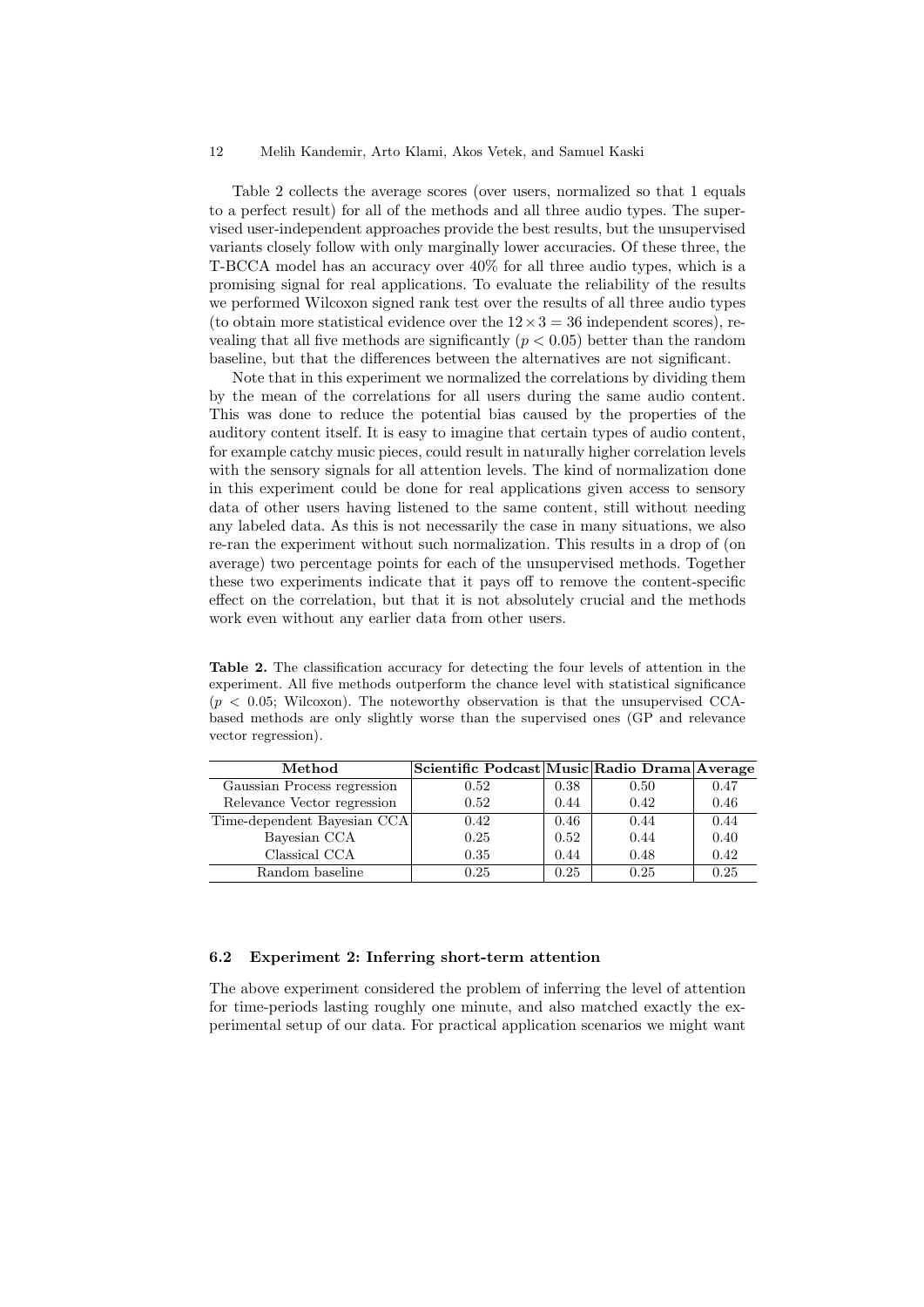

**Fig. 4.** The classification accuracy of detecting the four levels attention is given for all models in comparison as a function of time window size. For each window size, the scores are averaged over all users and audio types. The unsupervised CCA-based methods are all better than chance, but for most window sizes are slightly beaten by the supervised methods. This figure is best viewed in colors.

to infer the level of attention also for shorter time periods, for example to enable auto-pause or audio highlighting, or to more quickly recognize which of several overlapping audio streams the user is attending to.

In this experiment we study how short we can make the time window while still getting an estimate that is better than random chance. We do this by training the models as above, but making the predictions for all consecutive time windows of certain length<sup>1</sup> instead of the full blocks as we did above. We measure the performance as before, by comparing the true ranking of the *M* windows with the ranks obtained by ordering the windows based on the correlation score or the regressor output. Again we assume we know how many windows of each attention level we have; this is done for the purpose of measuring only – in practical applications we will always have the full ranking and need not make such assumptions. Figure 4 shows the resulting average accuracy (averaged over both the users and audio types) of the alternative methods as a function of the window size, showing the intuitive trend that inferring the level of attention gets harder when we have less data. Again the supervised predictors are the best, but the unsupervised models also outperform the chance level. For shorter window lengths the Bayesian CCA variants outperform the classical one.

 $1$  We exclude windows where the ground truth labeling changes during the window.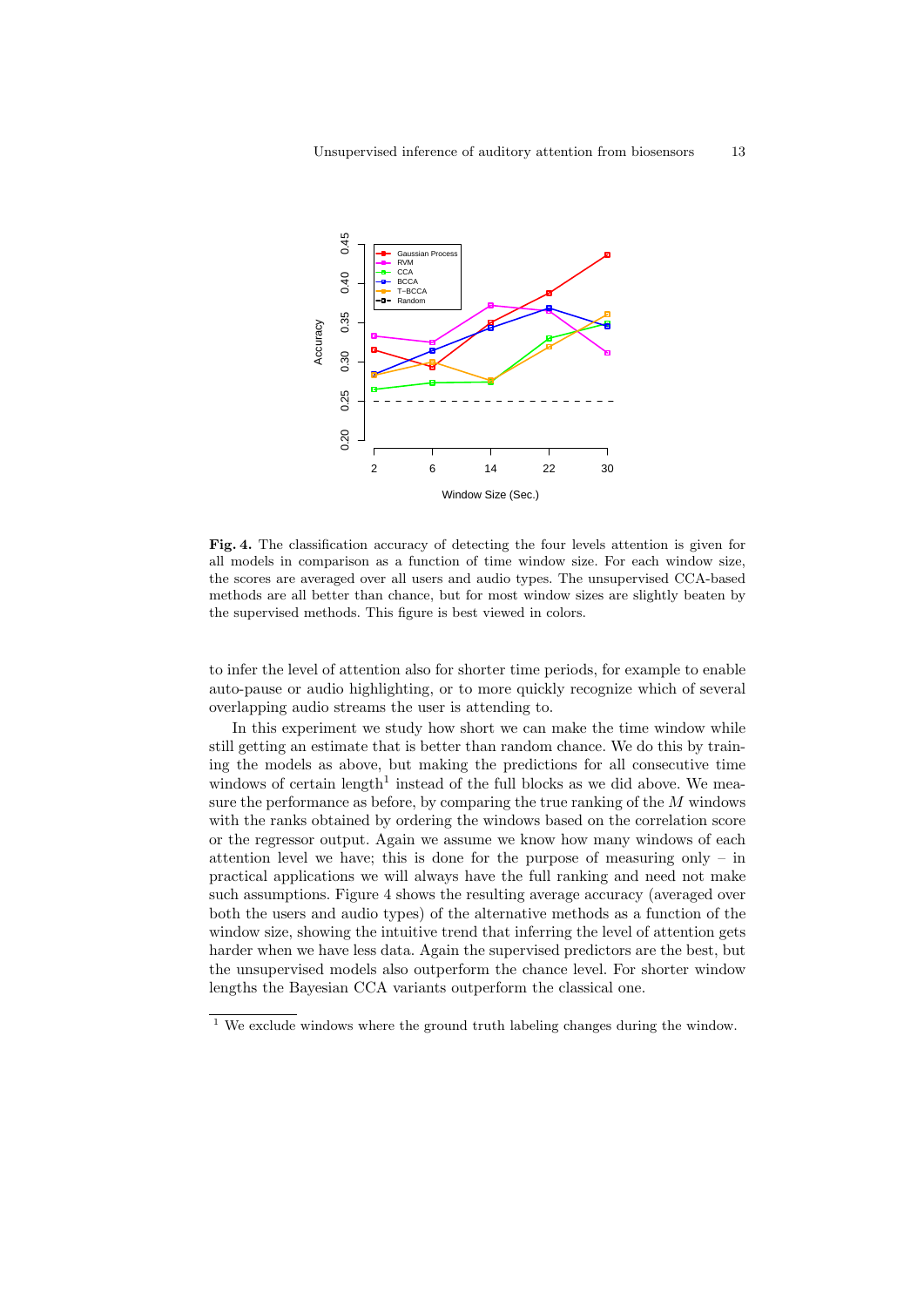#### **7 Discussion**

Visual attention plays a central role in human-computer interaction, and being able to measure the target of the attention with eye-tracking devices has enabled novel types of user interfaces that infer information from the attention [15, 20]. Auditory attention, while equally important for the daily life of humans, has been studied much less extensively, not only because auditory interfaces are less common but also because no hardware solutions for estimating the level or target of auditory attention exist.

In this work we studied the problem of inferring the level of auditory attention from physiological signals. We compared two alternative approaches for inferring the level: supervised learning with user-independent models, and unsupervised inference based on the assumption that the physiological measurements correlate with the auditory content more strongly when the user is attending to the content. We used state-of-art computational models, Gaussian process [21] and Relevance Vector Machine [23] regression for supervised learning and Bayesian canonical correlation analysis [27] for unsupervised learning, and extended the latter approach to the novel time-dependent BCCA model to better match the underlying time-series nature of the signals. Our experiments demonstrated that both approaches can extract information on the amount of attention paid to three different types of auditory content. The accuracy is not yet sufficient for practical applications, but both approaches outperform chance level with statistical significance, implying that the direction is feasible. The main observation is that the unsupervised methods provide recognition accuracy only slightly worse than that of the supervised models. Even though the time-dependent model was demonstrated to better capture the time-dependencies on artificial generated data, its performance on the real data was only comparable to not modeling the dynamics; the time-dependent model was the best unsupervised variant for long windows, but for short windows the regular Bayesian CCA was better.

One aspect worth noting is that our experiments do not reveal whether the supervised predictors are predicting the level of attention to the auditory content, or merely predicting the attention paid for the visual search tasks. This is because they take as input only the sensory signals and the output labels are equivalent for both tasks. Similar problems are likely to remain for all isolated experiments trying to control the level of auditory attention, and hence for training supervised models guaranteed to address the right aspect one would need to use several alternative techniques for controlling the auditory attention: A supervised model could only be relied to predict the auditory attention itself if it generalizes over all such ways of control. The unsupervised approach, however, does not suffer from the same problem, since we are not learning the parameters to predict the attention but instead are merely estimating the amount of correlation between the sensory signals and the auditory content. This means the approach directly answers to the question of auditory attention, and would not have the flexibility to model alternative explanations for the predicted attention.

For improving the accuracy towards the level required for real-world applications, the most promising direction is to improve the instrumentation and the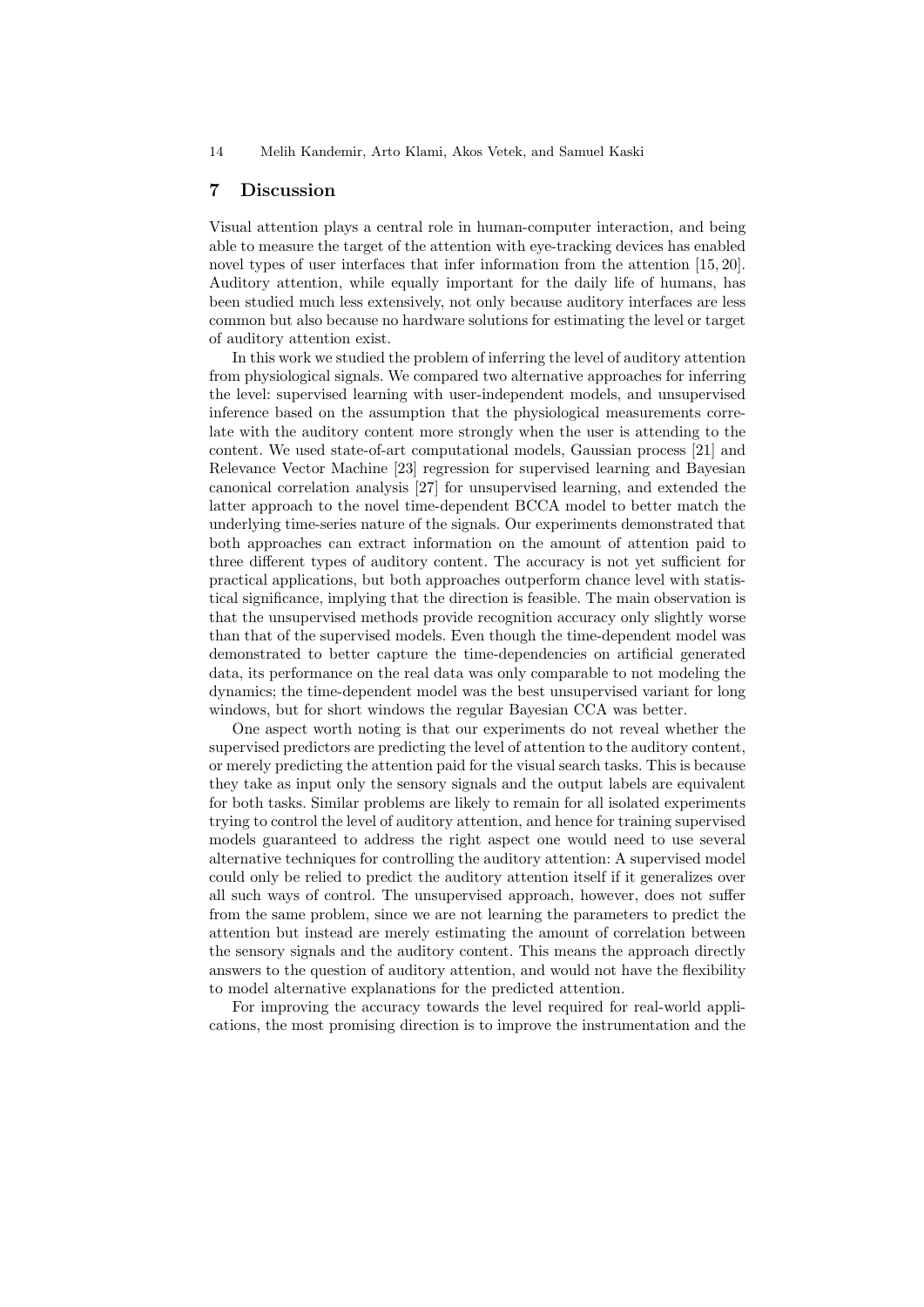signal representations. Our main focus was on the machine learning question and the associated computational methods, instead of building a practical attentiondetection tool. Replacing the three sensors used in our experiments with sensors more suitable for detecting correlations with the auditory content (for example, a multi-channel EEG additionally recording areas closer to the auditory cortex) should dramatically improve the accuracy, yet the computational methods presented here would remain applicable. Regarding the methods development, a promising direction would be to study methods that allow automatic normalization of the correlation levels with respect to the auditory content. Learning a regressor from the auditory content to the average correlation (independent of the task), would allow normalizing the correlation measures with respect to the content without needing to rely on having measurements from other users.

## **Acknowledgments**

We acknowledge the Academy of Finland (COIN Finnish CoE and decision number 133818) and the UI-ART project for funding. SK and AK were also supported by PASCAL2 European NoE.

# **References**

- 1. Archambeau, C., Bach, F.: Sparse probabilistic projections. In: Proceedings of NIPS, pp. 73–80 (2009)
- 2. Bach, F.R., Jordan, M.I.: A probabilistic interpretation of canonical correlation analysis. Tech. Rep. 688, Department of Statistics, University of California, Berkeley (2005)
- 3. Barber, D., Barber, D.: Unified inference for variational Bayesian linear gaussian state-space models. In: Proceedings of NIPS (2006)
- 4. Bonnel, A.M., Hafter, E.R.: Divided attention between simultaneous auditory and visual signals. Perception & Psychophysics 60(2), 179–190 (1998)
- 5. Chanel, G., Kronegg, J., Gr, D., Pun, T.: Emotion assessment: arousal evaluation using eeg's and peripheral physiological signals. In: Proceedings of the International Workshop on Multimedia Content Representation, Classification and Security. pp. 530–537 (2006)
- 6. Eerola, T., Toiviainen, P.: Mir in matlab: The midi toolbox. In: Proceedings of the International Conference on Music Information Retrieval (ISMIR) (2004)
- 7. Fritz, J., Elhilali, M., David, S., Shamma, S.: Auditory attention–focusing the searchlight on sound. Current Opinions in Neurobiology 17(4), 437–455 (2007)
- 8. Fujiwara, Y., Miyawaki, Y., Kamitani, Y.: Estimating image bases for visual image reconstruction from human brain activity. In: Procedings of NIPS. pp. 576–584 (2009)
- 9. Grewal, M.S., Andrews, A.P.: Kalman Filtering : Theory and Practice Using MAT-LAB. John Wiley and Sons, Inc., (2001)
- 10. Hardoon, D.R., Szedmak, S., Shawe-Taylor, J.: Canonical correlation analysis: An overview with application to learning methods. Neural Computation 16(12), 2639– 2664 (2004)